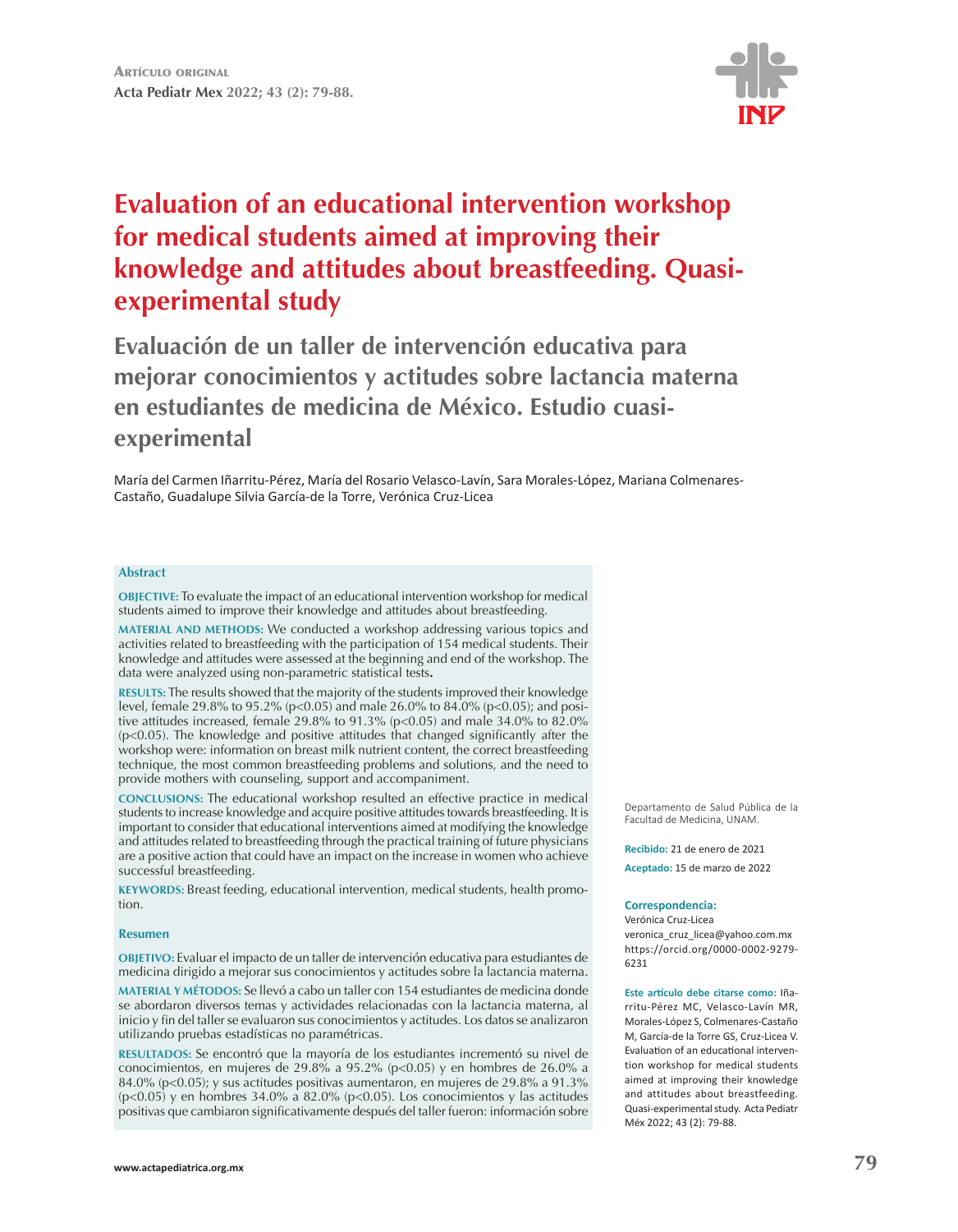el contenido nutricional de la leche materna, la técnica correcta de amamantamiento, la resolución de los problemas más comunes y la necesidad de brindar a la madre consejería, apoyo y acompañamiento.

**CONCLUSIONES:** El taller educativo resultó ser una práctica efectiva en los estudiantes de medicina para aumentar los conocimientos y adquirir actitudes positivas hacia la lactancia materna. Es importante considerar que, las intervenciones educativas encaminadas a modificar los conocimientos y actitudes relacionados con la lactancia materna a través de la formación práctica de los futuros médicos son una acción positiva, que podría repercutir en el aumento de mujeres que logran una lactancia materna exitosa.

**PALABRAS CLAVE:** Lactancia materna, intervención educativa, estudiantes de medicina, promoción de la salud.

# **INTRODUCTION**

One of the priorities of Public Health is the promotion, protection and support of breastfeeding (BF) as a determining factor for maternal and infant health. Scientific evidence shows that BF is the best choice for infant nutrition and health, in addition to offering multiple benefits for the mother. The World Health Organization (WHO) recommends that, for optimal physical growth and mental development of the infant, BF be started within one hour postpartum and exclusive breastfeeding should continue for six months, with timely introduction of adequate, safe, and appropriate complementary foods thereafter and continue to breastfeed up to two years if both the mother and the baby are willing to.<sup>1</sup>

In Mexico, according to the National Health and Nutrition Survey (ENSANUT) 2018<sup>2</sup> only 28.4% of women exclusively breastfeed during the first six months of life. This figure is below the global nutrition goal, which is of at least 50.0%.<sup>3</sup>

There are many risk factors and social determinants that influence the abandonment of BF. Among these factors are the mother's lack of information on the advantages of BF and lack of knowledge of the correct breastfeeding technique. Research carried out with Mexican population has shown that the main obstacles to BF are the inexperience of mothers to breastfeed, their little confidence in producing enough milk, and their need to return to work.<sup>4,5</sup> Therefore,

counseling and accompaniment by health professionals would be of great benefit to achieve a successful BF.

Hence, it is of fundamental importance that during their academic training, health professionals are educated on BF and its benefits on health promotion and disease prevention, so that the students acquire the knowledge and develop the attitudes that will allow them to guide mothers, through support and accompaniment, emphasizing the many benefits of BF for the mother's and infant's health.

Several studies in different countries have explored the knowledge and/or attitudes on BF in medical students, the results are variable, but most point out that their knowledge on BF is limited, which makes them unable to provide effective counseling and support to mothers who wish to breastfeed. On the other hand, it has been observed that educational interventions aimed at modifying the knowledge and attitudes regarding BF implemented during the academic training of medical students are effective actions for students to become well-trained lactation promoters.<sup>6,7</sup>

Researches carried out in Mexico have evaluated the degree of knowledge and attitudes in health professionals. Hurtado et al. (2014)8 reported a score of 6.5 in physicians and 6.0 in nurses on a scale of 1 to 10, while Sánchez (2016)<sup>9</sup> found that family physicians have poor knowledge and few skills on BF.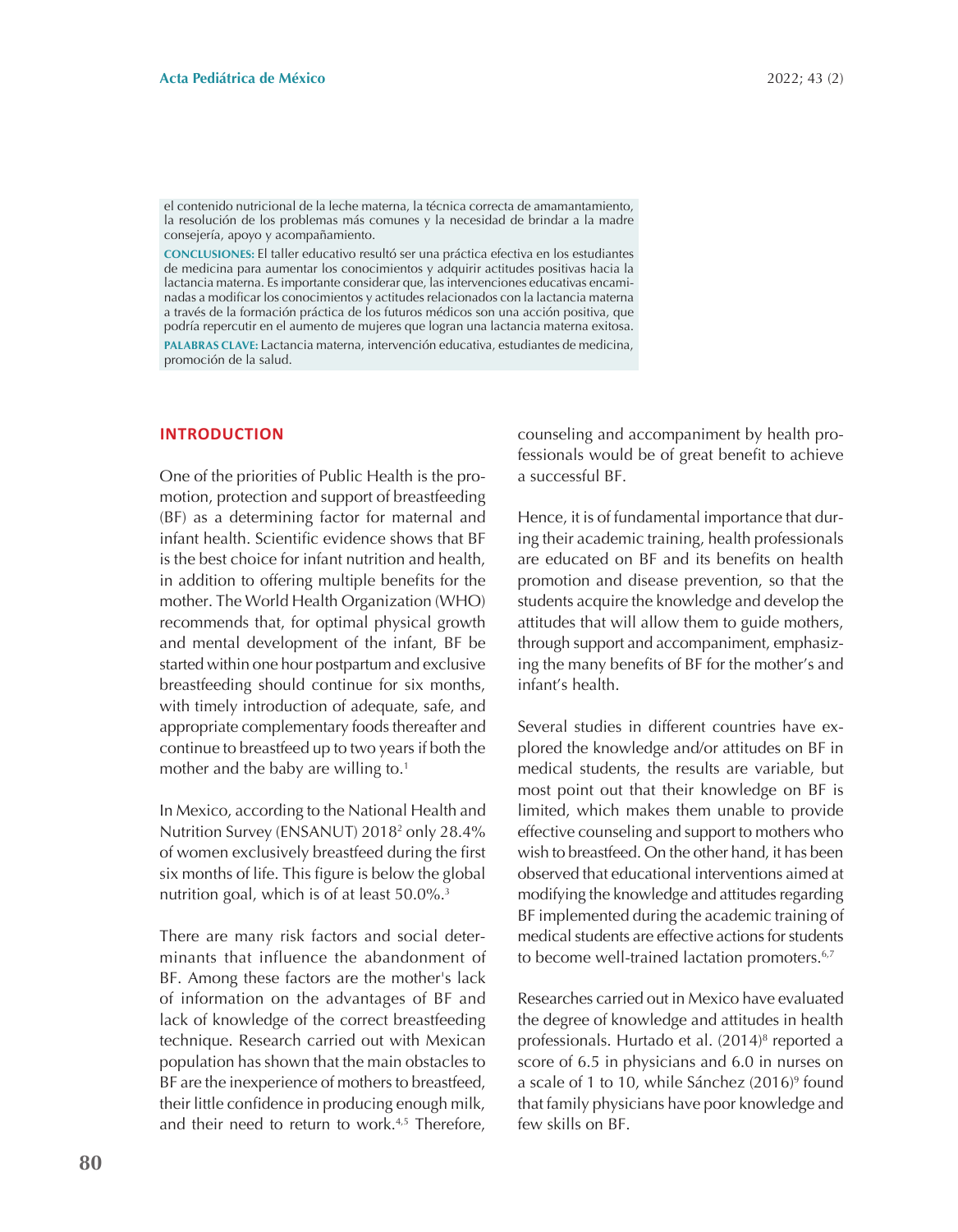

# **OBJECTIVE**

To evaluate the impact of an educational intervention workshop for medical students aimed to improve their knowledge and attitudes about breastfeeding.

# **MATERIAL AND METHODS**

### **Design and study sample**

A quasi-experimental epidemiological design was used, the type of study was before and after (pretest-posttest). The convenience sample was formed by 154 undergraduate medical students, 67.5% female and 32.5% male, with an average age of 20±1 years, from seven groups. All students were informed of the study goal and their informed consent was required to answer the evaluations and participate in the study, ensuring the privacy and confidentiality of the information provided.

# **Characteristics of the educational intervention workshop**

The general goal of the workshop was to provide evidence-based information so that students understood the benefits and importance of initiating, maintaining, and continuing BF and to provide them with practical tools to enable them to show women a proper breastfeeding technique. The workshop was part of the subject Health Promotion in the Life Cycle and was planned as a practical activity, providing the students the opportunity to participate in health promotion actions.

The educational workshop had a constructivist design with a focus on using case-based reasoning, which promotes complex thinking and practice-focused learning by facing significant problems, to allow the students to internalize, rearrange, or transform new information.10

The educational workshop was held in a classroom with the appropriate setting for teamwork

and interaction with the speaker. The duration was of four hours in one day, alternating between theory and practice. It was given by four female speakers (a pediatrician, a pediatrician IBCLC (International Board Certified Lactation Consultant), a physician, and a dietitian) experienced in BF. The speakers agreed to standardize teaching to achieve homogeneity in all groups.

During the workshop, the theory was approached using visual support materials (PowerPoint presentations, infographics, and videos) and different group teaching techniques, such as brainstorming, role playing, and questioning to help the students construct new knowledge. The practical part of the workshop consisted on exercises with anatomical models (dolls the size of a newborn), a mammary gland simulator, modeling a mammary gland with various materials. This was done in order for the students to practice and learn the correct breastfeeding technique with an emphasis on rooting, sucking and swallowing reflexes, the proper positions of mother and baby, latching, sucking, and transferring milk.

### **Assessment instruments**

Two assessment instruments were designed, one for knowledge and the other for attitudes. For these instruments, the items were developed using a combination of the evaluations proposed by Lou et al. (2014),<sup>11</sup> Kavanagh et al. (2012),<sup>12</sup> and Brodribb et al. (2008).<sup>13</sup> Once drafted, the instruments were reviewed by BF experts for the face validity process who verified that the questions were appropriate, relevant and representative of the topic. For content validity and internal consistency, a pilot test was carried out in order to correct the deficiencies of the instruments. Criterion validity was not measured.

Knowledge assessment: 15 items, each with three response options: agree, disagree and don't know. Each correct answer (hit) received one point, the final score range was from zero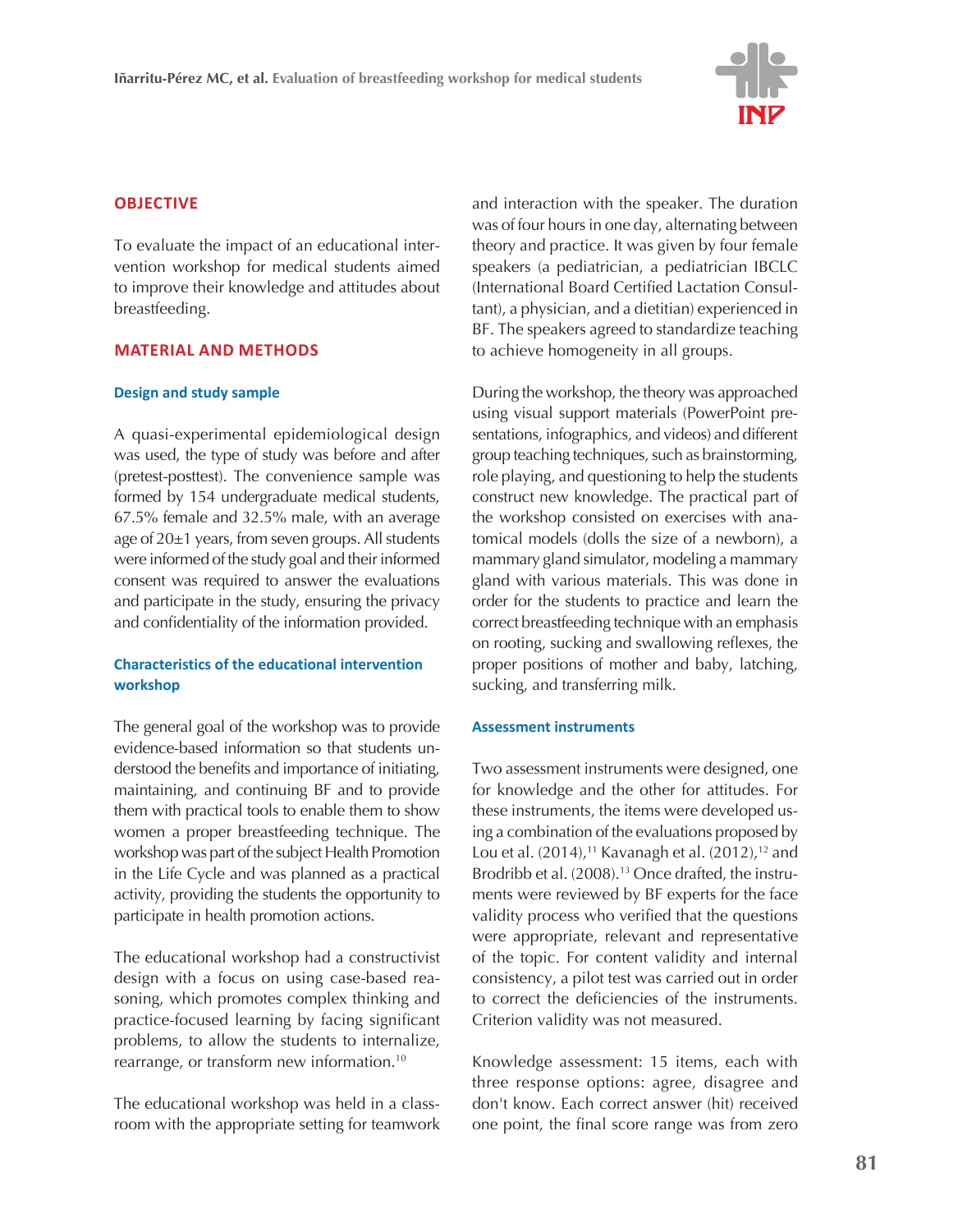to 15. The  $75<sup>th</sup>$  percentile was considered as the cut-off point to classify knowledge level as: acceptable (greater than or equal to 12 points) and not acceptable (less than 12 points). The contents evaluated were: initiation, frequency and duration of breastfeeding (items 1, 4, 7 and 14), breastfeeding myths (item 5), breastfeeding benefits (items 2, 6 and 10), nutritional contribution of breast milk (items 3, 8, 11, 12 and 13), and breastfeeding technique (items 9 and 15).

Attitude assessment: 15 items, each one with five response options on a Likert-type scale: totally disagree, disagree, not sure, agree, and totally agree. Each response was assigned a score from one to five, higher scores were considered more positive attitudes towards BF; negatively worded items were scored inversely. The final score range was 15 to 75 points and it was divided into quartiles. The 75<sup>th</sup> percentile was considered as the cut-off point to classify the type of attitude towards BF as: positive attitude (when it was greater than or equal to 62 points) and less positive when it was less than 62 points. The contents evaluated were: breast milk benefits (items 1, 2, 3, 4 and 7), questions related to the mother and father roles (items 5, 6, 9, 11 and 12), differences between breast milk and milk formula (items 8 and 10), breastfeeding in public (items 13 and 14), and support provided by health professionals (item 15):

The BF knowledge and attitudes assessments were applied before and after implementing the workshop to compare answers.

#### **Statistical analysis of data**

The percentages obtained for each item before and after the educational workshop were calculated and compared by sex, applying the  $chi$ -square test  $(X^2)$  with a statistically significant difference with a value of p≤0.05, looking for differences in the answers between male and female students.

The classification results for knowledge level obtained before and after the workshop were compared using the McNemar statistical test with a statistical significance of p≤0.05. To compare attitudes towards BF before and after the workshop, we used Wilcoxon signed-rank test (p≤0.05), a nonparametric test that compares two-paired samples. This statistical analysis was intended to identify changes in knowledge and attitudes through the number of correct answers in the items. If the observed changes resulted statistically significant, the workshop would be considered an option to improve knowledge and attitudes towards BF. Statistical analysis was performed using the SPSS 20.0 software for Windows.

# **RESULTS**

The initial knowledge assessment showed that 44 (28.6%) of the students presented an acceptable level, of which 31 (29.8%) were female and 13 (26.0%) male; no statistically significant differences were found between sexes.

In female students, the items with the highest and lowest number of correct answers were *breast milk is the only food that provides sufficient nutrients during the first six months (99.0%) and the nutritional content of breast milk is constant during each feeding (19.2%). In male students, the items with the highest number of correct answers were BF should begin immediately after the baby is born (98.0%) and BF helps prevent infections and allergies in the infant (98.0%); the item with the lowest number of hits was the nutritional content of breast milk is constant during each feed (28.0%).*

After the workshop, it was found that 141 (91.6%) of the students presented an acceptable level of knowledge; of these, 99 (95.2%) were female and 42 (84.0%) were male; the difference by sex was statistically significant  $(X^2=5.5;$ p=0.01), female students showed a higher increase in knowledge level **(Figure 1)**.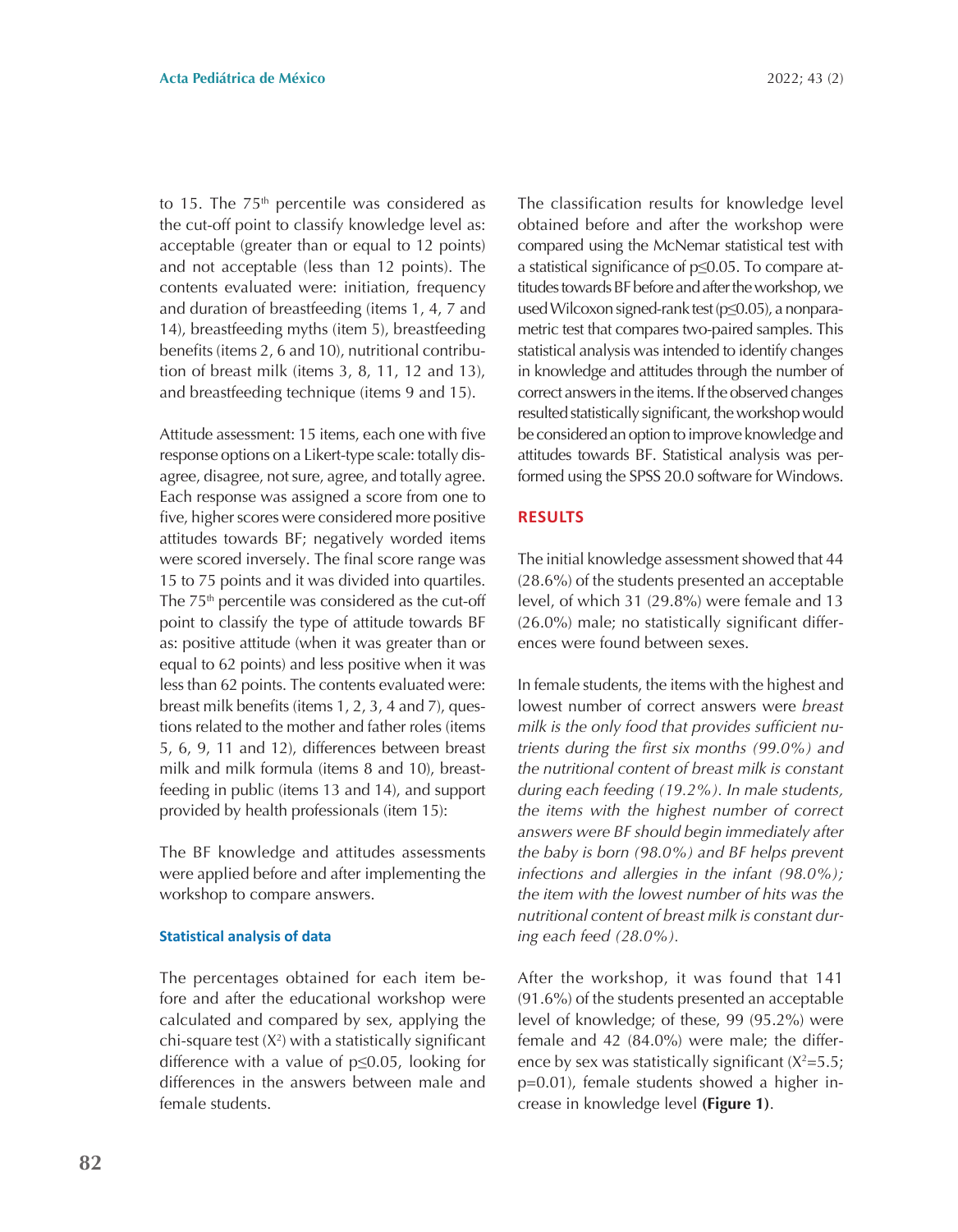



When comparing the knowledge level of the students before and after the workshop, a statistically significant difference was observed (p≤0.05). An increase in the number of correct answers after the workshop was observed in the following items: 4, 6, 7, 9, 12, and 13 (p≤0.01). When analyzed by sex, females showed an increase in the number of correct answers in the items: 3, 6, 7, 9, 10, 11, 12, and 13 (p≤0.01), with the exception of the item *alcohol and caffeine do not pass through breast milk,* where fewer hits were observed after the workshop. For male students, statistically significant differences  $(p \le 0.01)$  were found towards an increase in the number of correct answers in six items: 4, 6, 7, 9, 12, and 13 **(Table 1)**.

In the pretest of attitudes before the workshop, a more positive attitude towards BF was observed among male compared to female students (34.0% and 29.8%, respectively). However, at the end of the workshop, women reported a more positive attitude towards BF than men, 91.3% and 82.0%, respectively **(Figure 2)**. The items with the most positive attitudes towards BF at the beginning of the workshop, in both male and female students, were *breastfeeding* 



**Figure 2.** Evaluation of positive attitudes (62/75) towards BF before and after the workshop, by sex.

*in public and the importance of the support to nursing mothers by health professionals.*

At the end of the workshop, it was found that 136 (88.3%) of the students presented positive attitudes, of which 95 (91.3%) were female and 41 (82.0%) were male. The most positive attitude in women was regarding the benefits of breast milk over milk formula (99.0%) and in male it was breastfeeding in public (96.0%). In women there was a significant change in all attitudes in contrast to men, who did not show differences in the item about the father feeling excluded if the mother breastfeeds. When comparing the positive attitudes before and after the workshop, a significant increase was obtained in both sexes **(Table 2)**.

# **DISCUSSION**

According to the initial evaluation in the present study, it was found that medical students need to improve their knowledge and positive attitudes towards BF in general. This has been referred to in other studies such the one by Tawfik et al.  $(2014)$ ,<sup>14</sup> who mention that despite having found positive attitudes towards BF among female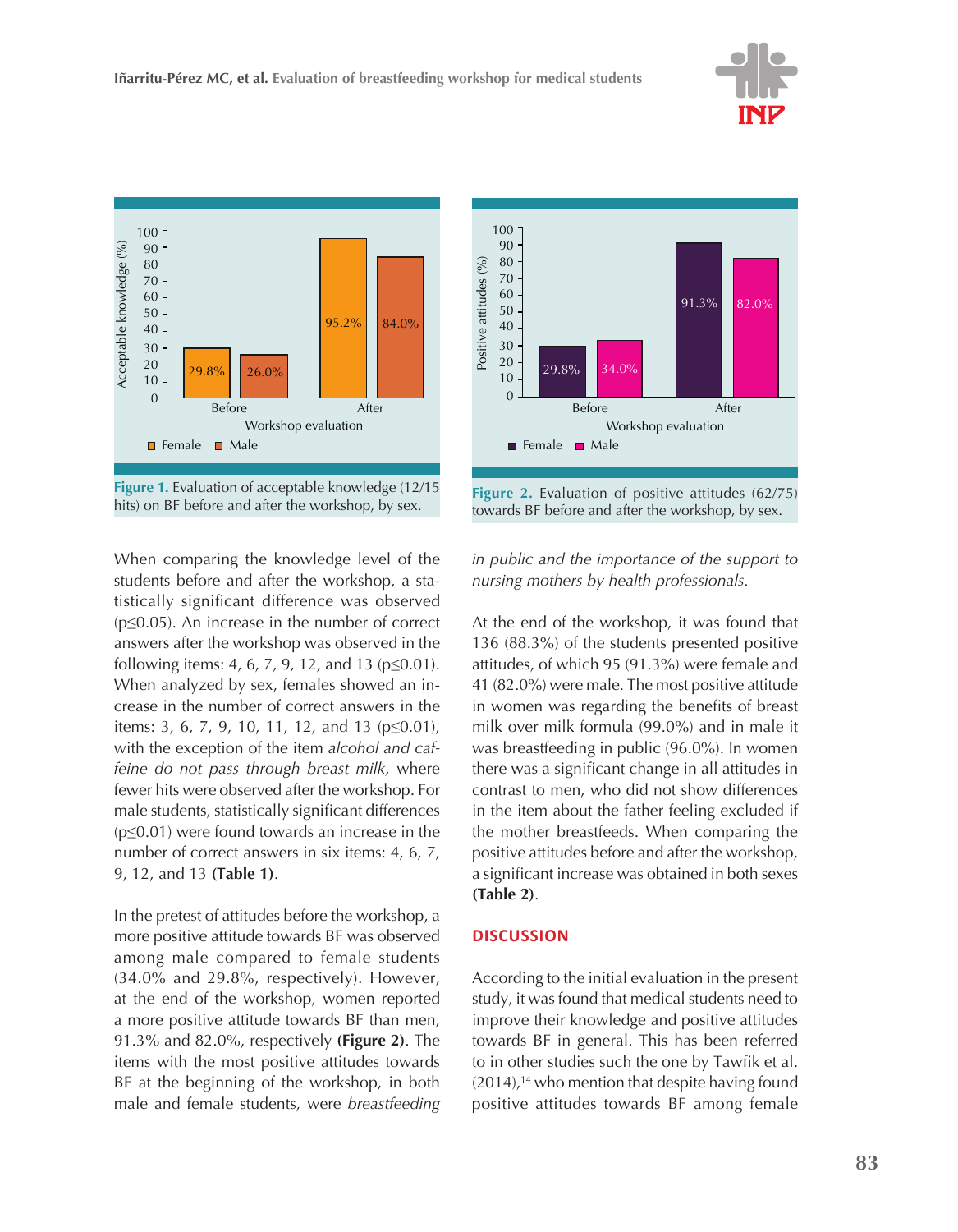| <b>Items</b>                                                                                                                                                             | <b>Before</b> |               |                         |               | After                   |               |             |               |
|--------------------------------------------------------------------------------------------------------------------------------------------------------------------------|---------------|---------------|-------------------------|---------------|-------------------------|---------------|-------------|---------------|
|                                                                                                                                                                          | <b>Female</b> |               | <b>Male</b>             |               | <b>Female</b>           |               | <b>Male</b> |               |
|                                                                                                                                                                          | $\mathbf n$   | $\frac{0}{0}$ | $\overline{\mathsf{n}}$ | $\frac{0}{0}$ | $\overline{\mathsf{n}}$ | $\frac{0}{0}$ | $\mathbf n$ | $\frac{0}{0}$ |
| 1. Breastfeeding must be started immediately after birth                                                                                                                 |               |               |                         |               |                         |               |             |               |
|                                                                                                                                                                          | 99            | 95.2          | 49                      | 98.0          | 104                     | 100           | 50          | 100           |
| 2. Breastfeeding helps prevent infections and allergies in the infant                                                                                                    |               |               |                         |               |                         |               |             |               |
|                                                                                                                                                                          | 102           | 98.1          | 49                      | 98.0          | 104                     | 100           | 50          | 100           |
| 3. Alcohol and caffeine do not pass through breast milk                                                                                                                  |               |               |                         |               |                         |               |             |               |
|                                                                                                                                                                          | 84            | 80.8          | 34                      | 68.0          | 69*                     | 66.3          | 35          | 70.0          |
| 4. Mothers with an appropriate breastfeeding technique produce enough milk supply to feed their babies**                                                                 |               |               |                         |               |                         |               |             |               |
|                                                                                                                                                                          | 74            | 71.2          | 35                      | 70.0          | 104                     | 100           | 49*         | 98.0          |
| 5. Women with small breasts cannot breastfeed                                                                                                                            |               |               |                         |               |                         |               |             |               |
|                                                                                                                                                                          | 101           | 97.1          | 45                      | 90.0          | 103                     | 99.0          | 46          | 92.0          |
| 6. Women who breastfeed have the same risk of breast and ovarian cancer as those who do not <sup>**</sup>                                                                |               |               |                         |               |                         |               |             |               |
|                                                                                                                                                                          | 61            | 58.7          | 29                      | 58.0          | 97*                     | 93.3          | $45*$       | 90.0          |
| 7 Breastfeeding frequency should be every time the baby demands**                                                                                                        |               |               |                         |               |                         |               |             |               |
|                                                                                                                                                                          | 59            | 56.7          | 27                      | 54.0          | $102*$                  | 98.1          | $46*$       | 92.0          |
| 8. The nutritional content of breast milk is constant during each feed                                                                                                   |               |               |                         |               |                         |               |             |               |
|                                                                                                                                                                          | 20            | 19.2          | 14                      | 28.0          | 26                      | 25.0          | 17          | 34.0          |
| 9. To prevent sore nipples it is important that the baby attaches to the nipple and part of the areola**                                                                 |               |               |                         |               |                         |               |             |               |
|                                                                                                                                                                          | 39            | 37.5          | 25                      | 50.0          | 97*                     | 93.3          | $45*$       | 90.0          |
| 10. Breastfeeding prevents the mother from returning to her pre-pregnancy weight                                                                                         |               |               |                         |               |                         |               |             |               |
|                                                                                                                                                                          | 77            | 74.0          | 33                      | 66.0          | 89*                     | 85.6          | 38          | 76.0          |
| 11. The hormones that allow breast milk production and letdown are independent of the baby's suckling                                                                    |               |               |                         |               |                         |               |             |               |
|                                                                                                                                                                          | 66            | 63.5          | 33                      | 66.0          | $85*$                   | 81.7          | 39          | 78.0          |
| 12. The most common cause of an infant not gaining weight properly is not supplementing breast milk with milk formula**                                                  |               |               |                         |               |                         |               |             |               |
|                                                                                                                                                                          | 70            | 67.3          | 26                      | 52.0          | $100*$                  | 96.2          | $45*$       | 90.0          |
| 13. Breast milk changes according to the infant's needs and time of day**                                                                                                |               |               |                         |               |                         |               |             |               |
|                                                                                                                                                                          | 31            | 29.8          | 21                      | 42.0          | 94*                     | 90.4          | $43*$       | 86.0          |
| 14. Exclusive breastfeeding provides sufficient nutrients during the first six months of life                                                                            |               |               |                         |               |                         |               |             |               |
|                                                                                                                                                                          | 103           | 99.0          | 47                      | 94.0          | 104                     | 100           | 49          | 98.0          |
| 15. To make sure an infant is taking enough supply of breast milk an audible swallow should be heard when suckling and<br>the infant's proper growth should be monitored |               |               |                         |               |                         |               |             |               |
|                                                                                                                                                                          | 68            | 65.4          | 38                      | 76.0          | 104                     | 100           | 50          | 100           |

Table 1. Distribution by sexes of hits regarding knowledge on BF before and after the educational intervention in medical students

\*Indicates a statistically significant difference (p≤0.05) before and after the workshop by sex.

\*\*Indicates a statistically significant difference (p≤0.05) before and after the workshop by total population.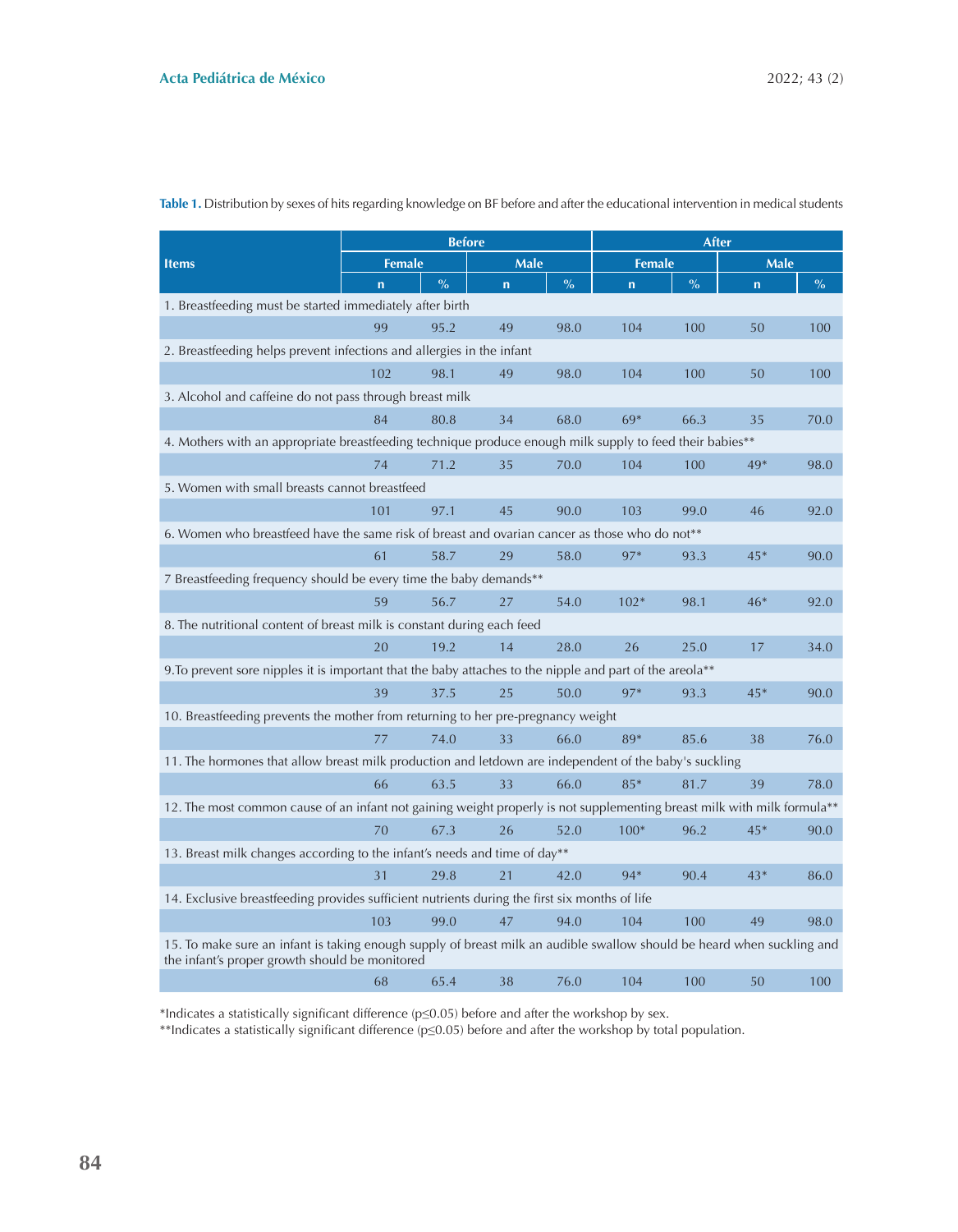

| <b>Items</b>                                                                                             | <b>Before</b> |      |             |      | After         |      |              |      |
|----------------------------------------------------------------------------------------------------------|---------------|------|-------------|------|---------------|------|--------------|------|
|                                                                                                          | <b>Female</b> |      | Male        |      | <b>Female</b> |      | Male         |      |
|                                                                                                          | $\mathbf n$   | $\%$ | $\mathbf n$ | $\%$ | n             | $\%$ | $\mathsf{n}$ | $\%$ |
| 1. Breast milk is less expensive than milk formula**                                                     |               |      |             |      |               |      |              |      |
|                                                                                                          | 99            | 95.2 | 43          | 86.0 | $102*$        | 98.1 | $47*$        | 94.0 |
| 2. Breastfeeding benefits last just for the lactation period**                                           |               |      |             |      |               |      |              |      |
|                                                                                                          | 71            | 68.3 | 31          | 62.0 | $94*$         | 90.4 | $46*$        | 92.0 |
| 3. Breastfed babies are healthier than formula fed babies**                                              |               |      |             |      |               |      |              |      |
|                                                                                                          | 83            | 79.8 | 39          | 78.0 | 97*           | 93.3 | $47*$        | 94.0 |
| 4. Babies enjoy breastfeeding more than bottle feeding**                                                 |               |      |             |      |               |      |              |      |
|                                                                                                          | 68            | 65.4 | 28          | 56.0 | 97*           | 93.3 | $41*$        | 82.0 |
| 5. Women know how to breastfeed instinctively**                                                          |               |      |             |      |               |      |              |      |
|                                                                                                          | 32            | 30.8 | 22          | 44.0 | $62*$         | 59.6 | $33*$        | 66.0 |
| 6. Fathers feel left out when mothers breastfeed**                                                       |               |      |             |      |               |      |              |      |
|                                                                                                          | 67            | 64.4 | 30          | 60.0 | $62*$         | 59.6 | 27           | 54.0 |
| 7. Milk formula and breast milk provide the same benefits for the infant**                               |               |      |             |      |               |      |              |      |
|                                                                                                          | 90            | 86.5 | 38          | 76.0 | $103*$        | 99.0 | $47*$        | 94.0 |
| 8. There is greater tendency to overfeed a formula fed baby than a breastfed baby**                      |               |      |             |      |               |      |              |      |
|                                                                                                          | 52            | 50   | 33          | 66.0 | 86*           | 82.7 | $42*$        | 84.0 |
| 9. Breastfeeding makes women's breasts less attractive**                                                 |               |      |             |      |               |      |              |      |
|                                                                                                          | 90            | 86.5 | 42          | 84.0 | 98*           | 94.2 | $46*$        | 92.0 |
| 10. Current milk formulas are nutritionally equivalent to human milk**                                   |               |      |             |      |               |      |              |      |
|                                                                                                          | 65            | 62.5 | 28          | 56.0 | $100*$        | 96.2 | $46*$        | 92.0 |
| 11. Formula feeding is the best option if the mother plans to go back to work**                          |               |      |             |      |               |      |              |      |
|                                                                                                          | 58            | 55.8 | 26          | 52.0 | $94*$         | 90.4 | 44*          | 88.0 |
| 12. Nipples hurt when baby suckles**                                                                     |               |      |             |      |               |      |              |      |
|                                                                                                          | 23            | 22.1 | 12          | 24.0 | 94*           | 90.4 | $41*$        | 82.0 |
| 13. I would be embarrassed to breastfeed in public or if my partner does**                               |               |      |             |      |               |      |              |      |
|                                                                                                          | 95            | 91.3 | 43          | 86.0 | 98*           | 94.2 | $48*$        | 96.0 |
| 14. Seeing a woman breastfeed makes me uncomfortable**                                                   |               |      |             |      |               |      |              |      |
|                                                                                                          | 100           | 96.2 | 46          | 92.0 | $100*$        | 96.2 | 47           | 94.0 |
| 15. The support of health professionals to nursing mothers is necessary for a successful breastfeeding** |               |      |             |      |               |      |              |      |
|                                                                                                          | 99            | 95.2 | 46          | 92.0 | $101*$        | 97.1 | 47           | 94.0 |

**Table 2.** Distribution by sexes of positive attitudes towards BF before and after the educational intervention in medical students

\*Indicates a statistically significant difference (p≤0.05) before and after the workshop by sex.

\*\*Indicates a statistically significant difference (p≤0.05) before and after the workshop by total population.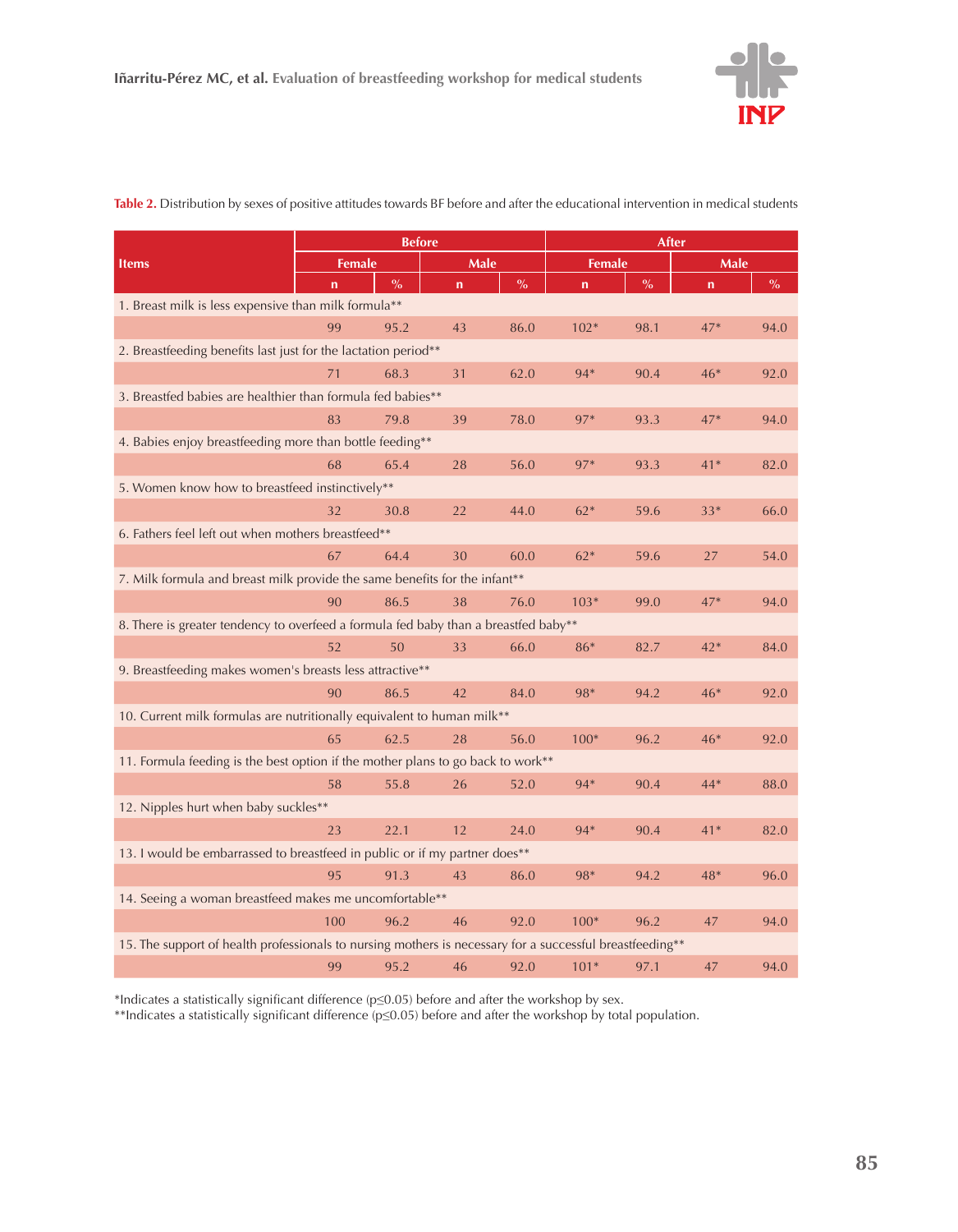medical and education students, their knowledge level was rated as low on items related to BF initiation, duration, and exclusivity.

The results of this study showed a significant increase in knowledge and positive attitudes towards BF at the end of the educational workshop. One of the contents showing a significant increase in knowledge was regarding the benefits of BF; the majority of the participants knew the benefits for the infant but lacked knowledge on the benefits for the nursing mother, such as a lower risk of breast and ovary cancer and type 2 diabetes mellitus, and recovery of pre-pregnancy weight, among others.15 Some authors report that providing information on the benefits of BF in mothers, reinforces the decision to breastfeed.12

Another little-known topic among the students was regarding how breast milk adapts to the changing needs of infants. The workshop evaluation showed that it is necessary to place more emphasis on the nutritional composition of breast milk and how it is modified at each feed and throughout the nursing period.

Regarding the assessment of attitudes towards BF, at the beginning of the workshop it was observed that the students considered that the mother instinctively knows how to breastfeed, which coincides with what was reported by Bonvecchio et al. (2016)<sup>16</sup> who reported that physicians perceive this as a topic already known by mothers, which they can be set into practice without much difficulty, underestimating the role of lactation consultants. During the workshop, this topic was addressed theoretically and practically through various activities on the correct breastfeeding technique, most common breastfeeding problems and how to solve them, achieving increased knowledge in both women and men, especially in the correct breastfeeding technique to avoid sore nipples when the baby suckles.

At the beginning of the workshop, both male and female students reported not being uncomfortable when seeing a woman breastfeed in public; however, some of the male students reported they would feel ashamed if their partners did it, which changed positively after the workshop. It is necessary to create a culture of promotion and acceptance of BF anywhere, so as not to socially restrict the spaces where it can be done. On this matter, the question of mothers working outside the home is a well-known topic which is associated with early suspension of BF. In this study, half of the students thought that the best option for these mothers and infants was milk formulas. The workshop addressed the alternatives available for women who work outside the home, which favored a change to a positive attitude towards BF. It must be mentioned that this is an issue that must be addressed from a public policy perspective that advocates for longer maternity leaves, fostering and promotion of breastfeeding, and the allocation of adequate work schedules and spaces to make BF more accessible for nursing mothers.

An item with a significantly more positive attitude at the end of the workshop was the comparison between breast milk and milk formulas. At the beginning of the workshop, 25.0% of male students thought they both provide similar benefits for the infant, and one in three female and half of the male students considered necessary to supplement breast milk with milk formulas to achieve adequate growth.

During the course of the workshop and the times for comments and reflection, there was a topic that came up frequently, as well as the need to change the way it is approached: the feeling of exclusion of the father in breastfeeding. Even after the workshop, about half of the participants considered that the father of the infant is excluded during the breastfeeding process. In future interventions, we consider necessary to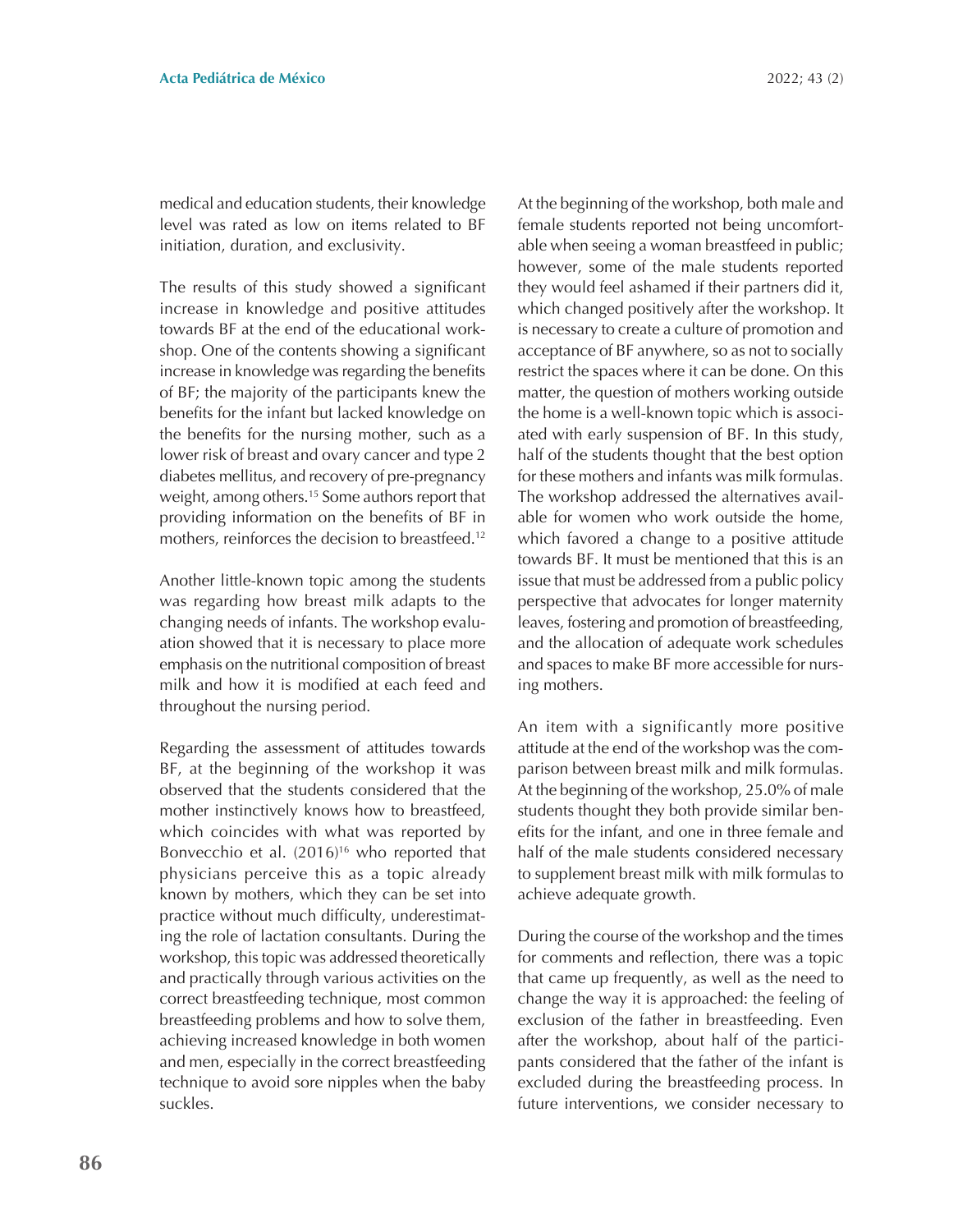

emphasize the importance of the father's role as accompaniment, support, and engagement in the nursing process. Previous studies<sup>17,18</sup> have shown that the opinions of the father and grandmothers have significant influence on the mother's decision to breastfeed and for how long to do it.

It is necessary to review how some of the contents were addressed in the workshop, in particular the diet of the nursing mother and the passage of substances, such as alcohol and caffeine, into human milk since these were contents that had fewer correct answers after the workshop, and delve into content that addresses common BF problems that physicians may find in their general practice.

# **CONCLUSIONS**

The changes in knowledge and attitudes before and after the workshop found in our study support what is referred by various authors<sup>19</sup> regarding the need to review and update the undergraduate curricula of health-related disciplines, to include more content and activities on BF. This workshop resulted successful in improving the knowledge and positive attitudes towards BF in medical students.

According to recommendations of the WHO, a proper education and continuous training for healthcare professionals must be ensured so that they become the major promoters of BF. Therefore, educational interventions aimed at modifying knowledge and attitudes related to BF through the practical training of future physicians, are a positive action that could have an effect on the increase of women who achieve a successful BF.

### **Acknowledgments**

We wish to thank Dra. Liliana Rosas de Anda and Dr. Ariel Vilchis Reyes for the review of the

evaluation instrument. We thank Oralia Acuña Dávila and her students from the School of Social Work, UNAM, for their support in the pilot test of the educational intervention. We thank the breastfeeding promoters Dra. Aidée Vega Rodríguez, Lic. Natalia Maya Rincón, Dra. Iris Ethel Rentería Solís, Dra. Tania Rocio Garibay Huarte and Lic. Gabriela Guadalupe Uribe Benitez for their continued support, especially during the educational intervention.

# **REFERENCES**

- 1. World Health Organization. Global strategy for infant and young child feeding. The optimal duration of exclusive breastfeeding [Internet]. 2001. [cited 2020 Aug 11]. Available from: https://apps.who.int/iris/handle/10665/78801
- 2. González L, Quezada A. Prácticas de alimentación infantil. En: Shamah-Levy T, et al. Encuesta Nacional de Salud y Nutrición 2018-19: Resultados Nacionales. Cuernavaca, México: Instituto Nacional de Salud Pública, 2020. Available from: https://ensanut.insp.mx/encuestas/ensanut2018/doctos/ informes/ensanut\_2018\_informe\_final.pdf
- 3. Organización Mundial de la Salud. Metas mundiales de nutrición 2025: documento normativo sobre lactancia materna [Internet]. 2017. [cited 2020 Aug 11]. Available from: https://apps.who.int/iris/bitstream/handle/10665/255731/ WHO\_NMH\_NHD\_14.7\_spa.pdf?ua=1
- 4. González de Cosío T, Escobar L, González L, Rivera J. Prácticas de alimentación infantil y deterioro de la lactancia materna en México. Salud Pub Mex 2013;55(2):S170-S79. PMID: 24626693.
- 5. Bonvecchio A, Théodore F, González W, Lozada A, Alvarado R, Blanco I. Barreras de la lactancia materna. En: González de Cosío T, Hernández S. Lactancia materna en México. México: Intersistemas S.A de C.V. 2016. Available from: https:// www.anmm.org.mx/publicaciones/ultimas\_publicaciones/ LACTANCIA\_MATERNA.pdf
- 6. Yang SF, Salamonson Y, Burns E, Schmied V. Breastfeeding knowledge and attitudes of health professional students: a systematic review. Int Breastfeed J 2018;13:8. doi: 10.1186/s13006-018-0153-1. PMID: 29483935; PMCID: PMC5819656.
- 7. Marrone S, Vogeltanz-Holm N, Holm J. Attitudes, knowledge, and intentions related to breastfeeding among university undergraduate women and men. J Hum Lact 2008;24(2):186- 92. doi: 10.1177/0890334408316072. PMID: 18436970.
- 8. Hurtado JG, Aguilar E, Ochoa AA, Moreno GA, Álvarez G. Saberes de médicos y enfermeras de un hospital, acerca de las bondades de la lactancia. Rev Mex Pediatr 2014;81(2):56-60.